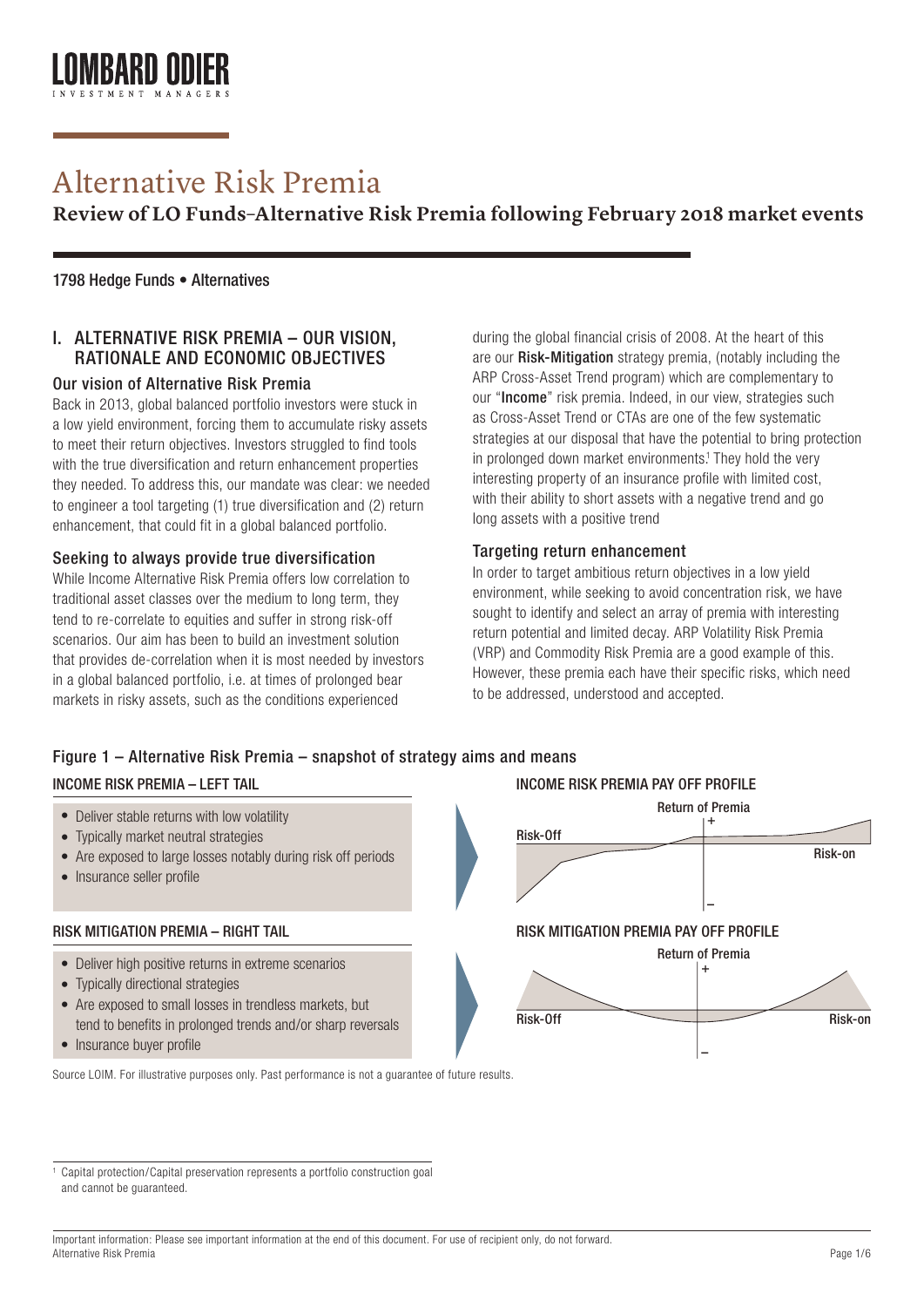#### Economic and risk objectives

Our flagship fund, LO Funds–Alternative Risk Premia, was designed to have a constant 7% volatility target, and a Sharpe ratio of 1, with a return objective of 5% to 7% above cash over a 2 year period.<sup>2</sup> We expect the potential drawdown to be twice the volatility, which is in line with what is observed in the fixed income asset class, and is considerably lower than what is observed in equities (drawdown of 4x the volatility). The product is entirely scalable and there are other versions available, with various volatility targets (3%, 7%, 10%, 14%).

#### II. ANALYSING ARP FOLLOWING THE EVENT OF THE 5 FEBRUARY 2018

Following the technical market selloff on 5 February, which highlighted an unprecedented dislocation between volatility and equities, combined with a sharp Trend reversal on major asset classes, our flagship fund was down -8.2% in February. With most of the media buzz instigated by the liquidation of multiple short-volatility products, the "culprit" seemed all too easy to find: volatility clearly seemed to be the elephant in the room.

However, when taking a step back, and looking over the month, it turns out that half of the drawdown effectively came from the ARP Cross-Asset Trend strategy, and one-third from ARP Volatility strategy. For a detailed performance attribution over the month, please refer to the February 2018 Newsletter (https://www. lombardodier.com/home/asset-management/investment-funds/ fund-details.html?c\_id=33594).

Following the sell-off in February, investors have frequently asked us about the justification of holding (1) Cross Asset Trend strategy and (2) Volatility strategy in our portfolio, when numerous competitors are not exposed to these two particular premia and were only moderately affected during the event. In order to demonstrate the value added of Cross-Asset Trend and Volatility Risk Premia, we tested the following:

- Current version of ARP, including Cross Asset Trend and VRP
- ARP portfolio excluding Cross Asset Trend
- ARP portfolio excluding VRP
- ARP portfolio excluding Cross Asset Trend risk premia and VRP

# **III. BACKTEST RESULTS**

#### Table 1 – Alternative risk premia simulations

| <b>SINCE 2006</b>   | <b>CURRENT MODEL</b> | <b>WITHOUT TREND</b> | <b>WITHOUT VOL</b> | <b>WITHOUT TREND &amp; VOL</b> |
|---------------------|----------------------|----------------------|--------------------|--------------------------------|
| Annualized Return   | 13.3%                | 10.9%                | 10.3%              | 8.9%                           |
| Volatility          | 7.2%                 | 7.1%                 | 7.0%               | 7.1%                           |
| <b>Sharpe Ratio</b> | 1.8                  | 1.5                  | 1.5                | 1.3                            |
| Max Daily Drawdown  | $-7.6%$              | $-4.6%$              | $-4.4%$            | $-2.2%$                        |
| Max Drawdown        | $-11.5%$             | $-14.7%$             | $-8.8%$            | $-13.8%$                       |
| <b>SINCE LAUNCH</b> | <b>CURRENT MODEL</b> | <b>WITHOUT TREND</b> | <b>WITHOUT VOL</b> | <b>WITHOUT TREND &amp; VOL</b> |
| Annualized Return   | 8.9%                 | 8.1%                 | 7.1%               | 7.0%                           |
| Volatility          | 8.4%                 | 7.2%                 | 7.7%               | 7.2%                           |
| <b>Sharpe Ratio</b> | 1.1                  | 1.1                  | 0.9                | 1.0                            |
| Max Daily Drawdown  | $-7.6%$              | $-4.6%$              | $-4.4%$            | $-2.2%$                        |
| Max Drawdown        | $-11.5%$             | $-9.8%$              | $-8.8%$            | $-6.2%$                        |
| <b>PERF TR</b>      | <b>CURRENT MODEL</b> | <b>WITHOUT TREND</b> | <b>WITHOUT VOL</b> | <b>WITHOUT TREND &amp; VOL</b> |
| 2008                | 25.0%                | 12.0%                | 18.9%              | 6.6%                           |
| 2015                | 4.2%                 | 7.0%                 | 1.8%               | 6.4%                           |
| 2016                | 10.6%                | 7.0%                 | 7.2%               | 4.8%                           |
| 2017                | 15.8%                | 14.4%                | 10.9%              | $9.0\%$                        |
| Feb 2018            | $-8.1%$              | $-4.7%$              | $-5.6%$            | $-1.4%$                        |

Source: Lombard Odier. Data shown gross of all fees. Results shown reflect hypothetical simulated backtesting of the Strategy that is contemplated by LOIM ("Hypothetical Results") and does not reflect the actual results of any investment product or the returns that any investor actually achieved. The period shown for the Hypothetical Results is based on available information and LOIM believes the period to be representative and statistically valid. However, prior periods, if selected, may have different results, including losses. Past performance is not indicative of future results. See Important Information at the end of this material, including Notes relating to Backtested Results.

<sup>2</sup> Target performance/risk represents a portfolio construction goal. It does not represent past performance/risk and may not be representative of actual future performance/risk.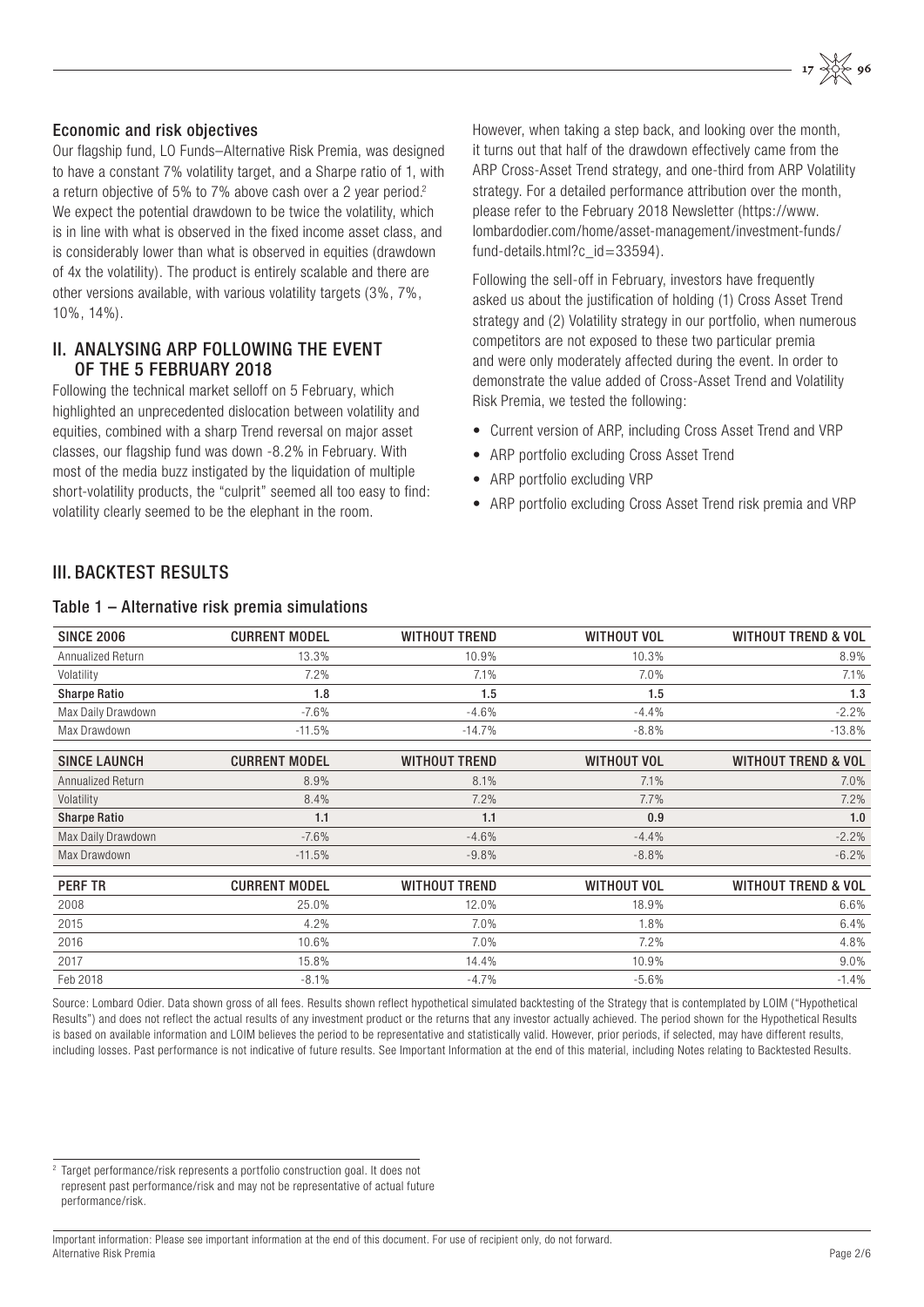

contemplated by LOIM ("Hypothetical Results") and does not reflect the actual results of any investment product or the returns that any investor actually achieved. The period shown for the Hypothetical Results is based on available information and LOIM believes the period to be representative and statistically valid. However, prior periods, if selected, may have different results, including losses. Past performance is not indicative of future results. See Important Information at the end of this material, including Notes relating to Backtested Results.



#### Figure 3 – Since 2007

Source: Lombard Odier. Data shown as cumulative return, gross of fees. Results shown therefore reflect hypothetical simulated backtesting of the Strategy that is contemplated by LOIM ("Hypothetical Results") and does not reflect the actual results of any investment product or the returns that any investor actually achieved. The period shown for the Hypothetical Results is based on available information and LOIM believes the period to be representative and statistically valid. However, prior periods, if selected, may have different results, including losses. Past performance is not indicative of future results. See Important Information at the end of this material, including Notes relating to Backtested Results.

 $\overline{\Leftrightarrow}$  96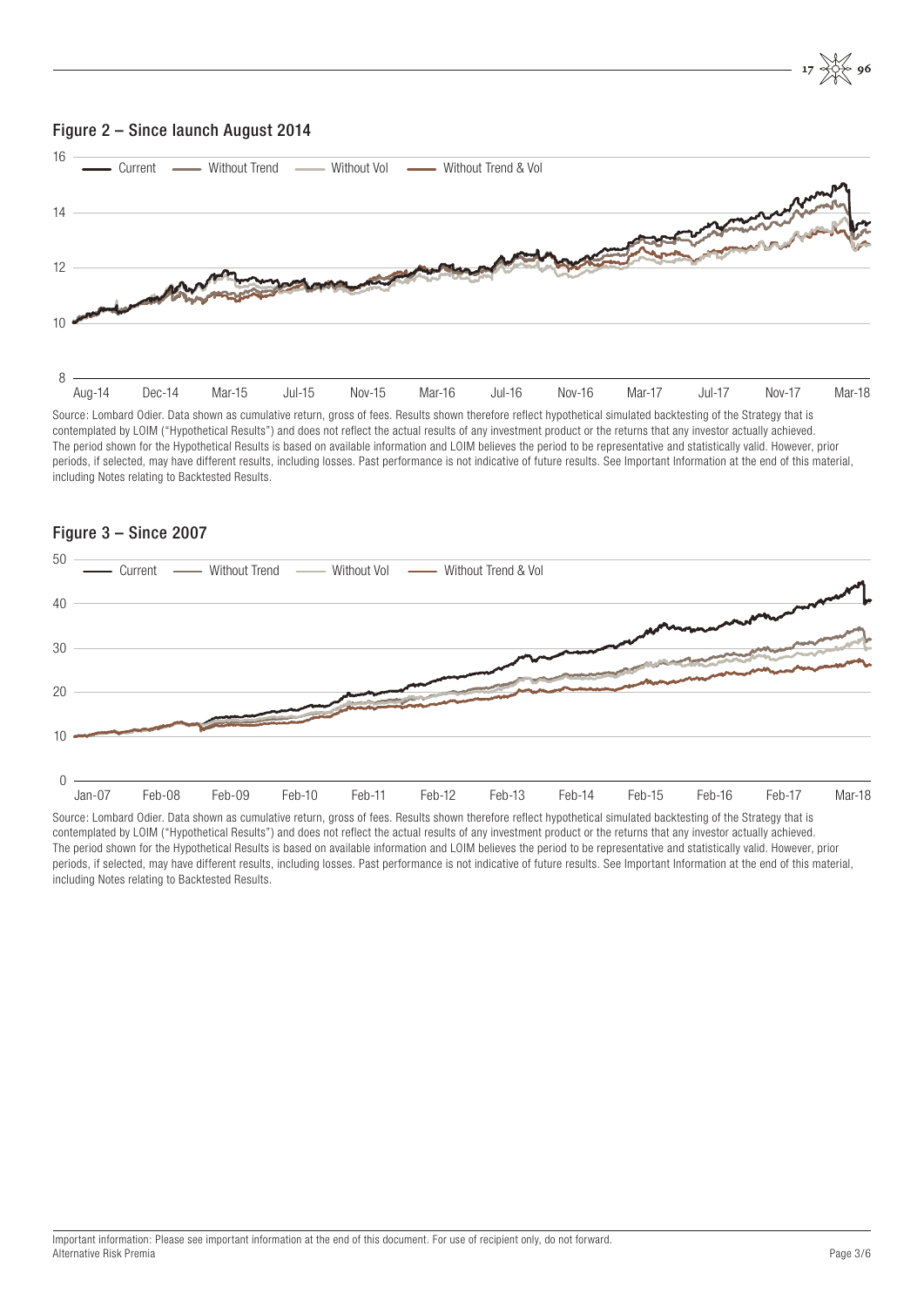

Source: Lombard Odier. Data shown as cumulative return, gross of fees. Results shown therefore reflect hypothetical simulated backtesting of the Strategy that is contemplated by LOIM ("Hypothetical Results") and does not reflect the actual results of any investment product or the returns that any investor actually achieved. The period shown for the Hypothetical Results is based on available information and LOIM believes the period to be representative and statistically valid. However, prior periods, if selected, may have different results, including losses. Past performance is not indicative of future results. See Important Information at the end of this material, including Notes relating to Backtested Results.



#### Figure 5 – Historical max drawdown

Source: Lombard Odier. Data shown gross of fees. Results shown therefore reflect hypothetical simulated backtesting of the Strategy that is contemplated by LOIM ("Hypothetical Results") and does not reflect the actual results of any investment product or the returns that any investor actually achieved. The period shown for the Hypothetical Results is based on available information and LOIM believes the period to be representative and statistically valid. However, prior periods, if selected, may have different results, including losses. Past performance is not indicative of future results. See Important Information at the end of this material, including Notes relating to Backtested Results.

### IV. RESEARCH RESULTS INTERPRETATION AND CONCLUSION

- 1. The long term view: While a model including Cross Asset Trend and Volatility Risk Premia has suffered in February 2018, looking over a longer time period shows the benefits of these two premia: a) excluding one or both these premia results in lower annualized returns. b) excluding one or both these premia does not systematically reduce the drawdown risk of a portfolio.
- 2. Cross Asset Trend Risk Premia portfolios without access to Cross Asset Trend risk premia would have experienced a large drawdown during the global financial crisis of 2008. In our view, in this particular type of market configuration (sustained, extreme bear market) the best results usually come from the

cross asset trend. As a result, we believe, this not only justifies the inclusion of this premia but also reinforces the presence of this type of strategy in a product whose objective is to provide diversification to investors during periods of market turmoil.

We believe that without such a strategy, a more traditional alternative risk premia product relying solely on Income premia would suffer in similar market conditions, along with traditional risk premia products. In our opinion, this would negatively affect a portfolio's ability to protect as well as its ability to fulfil its return enhancement objectives (Figure 5). However, we acknowledge that a Trend strategy can add short-term downside risk to a client's portfolio especially during risky asset reversal as experienced in February. Therefore, we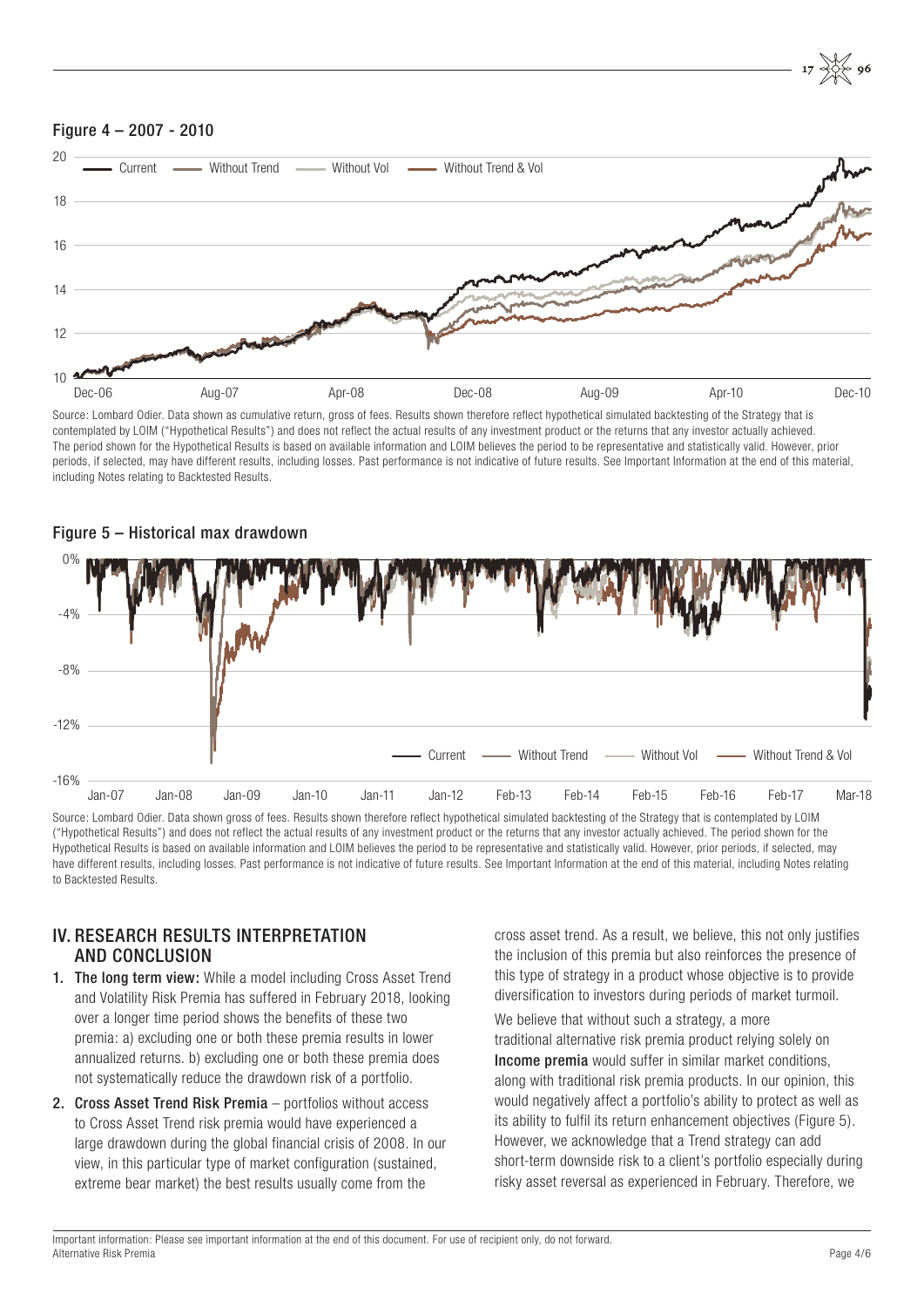#### Figure 6 – Traditional premia decay observed in generic individual premias: expressed as excess current return over past excess return

| <b>AVERAGE</b><br><b>ANNUAL EXCESS</b><br><b>RETURN</b> | CROSS-<br><b>ASSET TREND</b> | <b>CARRY FX</b> | <b>CARRY BONDS</b> | COMMODITY<br><b>CURVE</b> | <b>EQUITY L/S</b><br><b>FACTORS</b> | <b>EQUITY MEAN</b><br><b>REVERSION</b> | IMPLIED/<br><b>REALISED</b><br><b>VOL S&amp;P</b> |
|---------------------------------------------------------|------------------------------|-----------------|--------------------|---------------------------|-------------------------------------|----------------------------------------|---------------------------------------------------|
| $2000 - 2007$                                           | 4.37%                        | 9.40%           | 6.50%              | 9.54%                     | 3.88%                               | 10.89%                                 | 23.41%                                            |
| $2009 - 2017$                                           | 4.87%                        | 0.40%           | 4.67%              | 4.96%                     | 2.55%                               | 8.18%                                  | 27.07%                                            |
| Decay                                                   | $0.00\%$                     | 95.70%          | 28.10%             | 47.96%                    | 34.26%                              | 24.89%                                 | 0.00%                                             |
| Sharpe Ratio<br>(Full period)                           | 0.72                         | 0.43            | 0.68               | 0.91                      | 0.62                                | 0.83                                   | 0.91                                              |

Source: Bloomberg and Lombard Odier. Strategies represented above are a mix of premias accessed via Investment Banks and Lombard Odier strategies. The period shown for the Hypothetical Results is based on available information and LOIM believes the period to be representative and statistically valid. However, prior periods, if selected, may have different results, including losses. Past performance is not indicative of future results. See Important Information at the end of this material, including Notes relating to Backtested Results.

have researched ways of preventing our Cross-Asset Trend strategy to be massively long risk and subject to risk asset reversals. We have found an attractive solution and we will be implementing a Dynamic Cross-Asset trend strategy in our portfolio which will be discussed in a separate paper.

- 3. Volatility Risk Premia we believe the results reveal four observations for our diversified Volatility Risk Premia (VRP) strategy:
	- 1. A higher return potential over the long term for a portfolio with VRP, as displayed by the performance results (Figures 2, 3 & 4).
	- 2. As can be seen from Figure 5, VRP does not systematically add downside risk when compared to portfolios without VRP strategies.
	- 3. As demonstrated in Figure 5 (Portfolio without Volatility versus Portfolio without Volatility & Trend), a portfolio with VRP seems to recover much faster than a portfolio without VRP, as can be seen in the drawdown figure.
	- 4. VRP premia exhibited the least decay (versus other premia as shown in Figure 6).

We believe that VRP is clearly one of the most attractive income premia as it brings the best estimated risk reward, as well as least decay in comparison to other income premia such as Carry and Equity Factors (Figure 6). We strongly believe that there is "no free lunch", and when embracing such risk premia the investor needs to be aware and agree on the specific risk linked to this premia (long-term profile versus shortterm), which can be, as observed during the February event, abrupt but tend to recover relatively quickly.

4. Portfolio excluding Cross Asset Trend and VRP – in addition of suffering in line with traditional assets during a prolonged risk-off scenario, a portfolio excluding Cross Asset Trend and

VRP strategies could, in our opinion, face a longer recovery period as well (as per our backtests, this recovery could last up to two years. Please refer to Figure 5). In addition, the return objectives (Figure 1) of such a portfolio could also suffer, thereby compromising on the return objectives as well as diversification benefits.

5. Portfolio including Cross Asset Trend and VRP – Conclusion – As the portfolio was exposed to Cross Asset Trend strategies as well as VRP, the technical event in February could not have been avoided. However, this event is now integrated within our risk models and certain constituents of our VRP program will evolve and adapt, based on this unprecedented event. This implies that certain strategies in the VRP program will now have a permanently lower exposure in the portfolio. We believe the speedy recovery feature of VRP, which has been observed historically, will persist and support the recovery of our portfolio. As discussed above, we will also implement changes in our Cross Asset Trend strategy.

Given our philosophy and our objectives for our ARP product, we strongly believe in the necessity to mitigate Income premia with Risk Mitigation premia to achieve a robust portfolio at the time of a crisis scenario. We also believe in the importance of being exposed to premia such as volatility in order to meet our diversification and return objectives.

We recognise and acknowledge that the February event was challenging, nevertheless it is the result of a rare and extreme event and highlights a typical idiosyncratic risk when accessing such type of long/short strategies. In light of this analysis, we believe that our approach is the right one to offer (1) true diversification and (2) returns enhancement over the long term.

The Systematic Alternatives Team